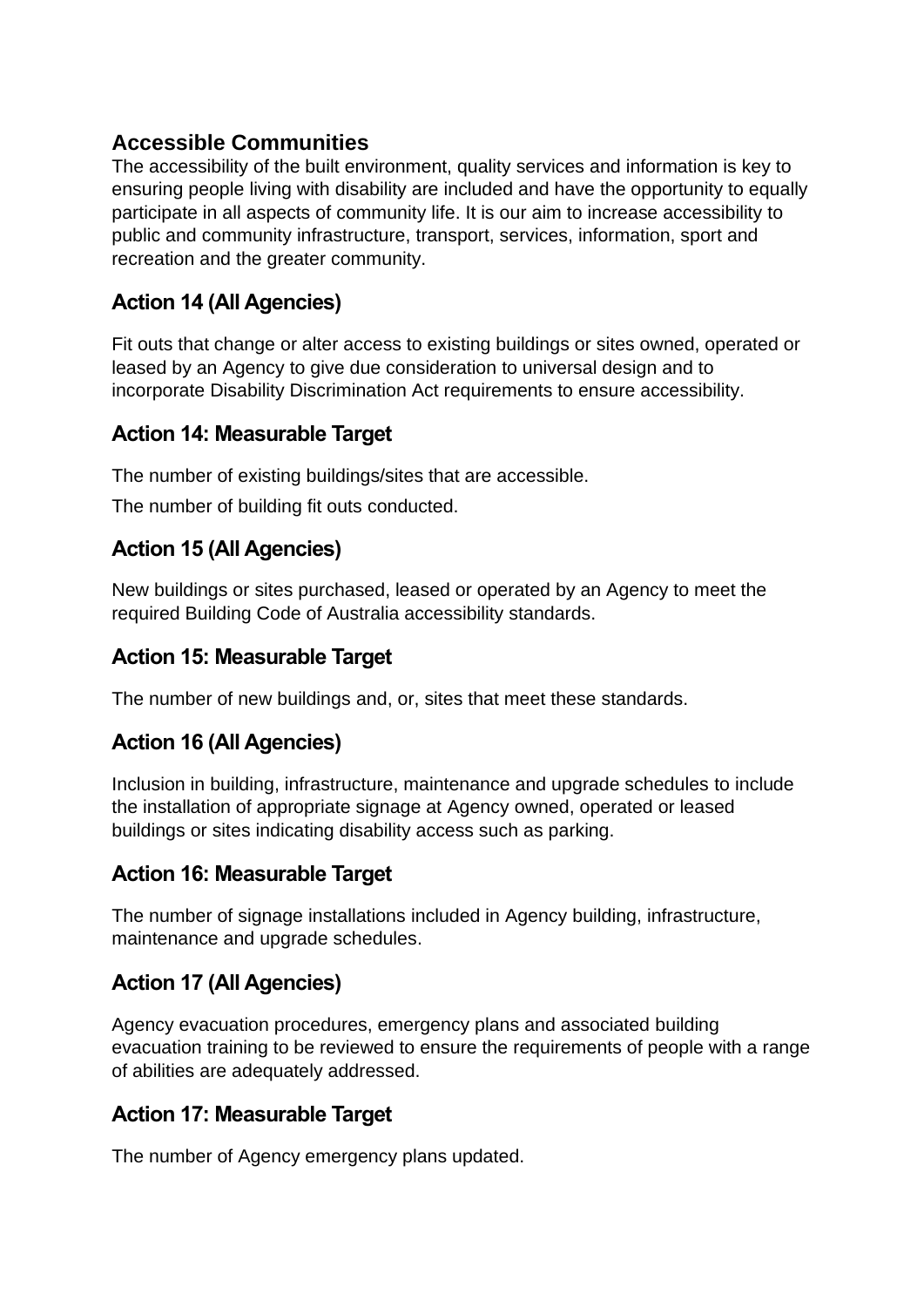# **Action 18 (All Agencies)**

The development and implementation of a clearly defined process to ensure that requests to access information in alternate formats are met in a timely manner.

### **Action 18: Measurable Target**

Systems are in place to provide materials in alternate formats in a timely manner.

The number of requests met to provide information in alternate formats.

# **Action 19 (SAFECOM)**

Information and published materials relating to the Sector's Employee Assistance Program and Stress Prevention and Management programs to be reviewed for accessibility and made available in a format that is accessible to employees and volunteers living with disability subject to funding.

### **Action 19: Measurable Target**

Information and materials are published in an accessible format.

The number of employees and volunteers living with disability accessing these programs.

# **Action 20 (All Agencies)**

Agency websites and intranets are assessed against Web Content Accessibility Guidelines (WCAG) Standard 2.1.

#### **Action 20: Measurable Target**

Accessibility and compliance with Level A determined.

Accessibility and compliance with Level AA determined.

# **Action 21 (All Agencies)**

The development of a Sector online accessibility policy to guide the accessibility of information contained on all Agency websites (external and intranet).

#### **Action 21: Measurable Target**

The development and promotion of a Sector online accessibility policy.